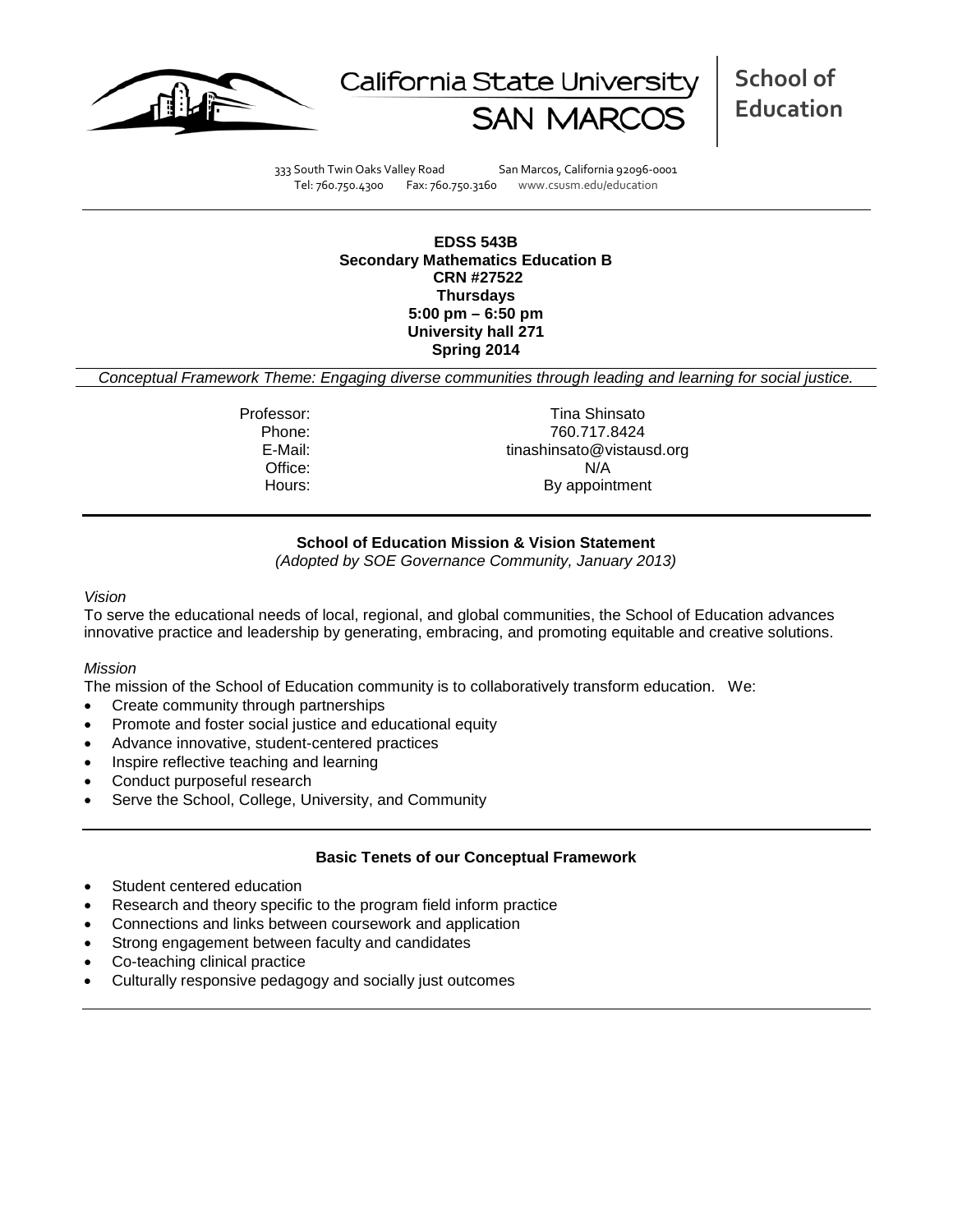# **Table of Contents**

| Evidence of Understanding - Teacher Performance Expectation (TPE) Competencies5 |  |
|---------------------------------------------------------------------------------|--|
|                                                                                 |  |
|                                                                                 |  |
|                                                                                 |  |
|                                                                                 |  |
|                                                                                 |  |
|                                                                                 |  |
|                                                                                 |  |
|                                                                                 |  |
|                                                                                 |  |
|                                                                                 |  |
|                                                                                 |  |
|                                                                                 |  |
|                                                                                 |  |
|                                                                                 |  |
|                                                                                 |  |
|                                                                                 |  |
|                                                                                 |  |

# SINGLE SUBJECT COURSE WORK INFORMATION AND REQUIREMENTS

# **Course Description**

<span id="page-1-1"></span><span id="page-1-0"></span>Focuses on developing an understanding of theory, methodology, and assessment of Mathematics in integrated and inclusive secondary classrooms: Part B. Prerequisite: EDSS 543A.

## <span id="page-1-2"></span>**Course Prerequisites**

Admission to the Single Subject Credential Program.

# **Student Learning Outcomes**

<span id="page-1-4"></span><span id="page-1-3"></span>Teacher Candidates will be required to complete a California Teaching Performance Assessment (CalTPA), show proof of Teacher Performance Expectations (TPEs) and complete critical assessment tasks- specific assignments for this course. It is the teacher candidates responsibility to understand expectations and complete assignments by stated due dates.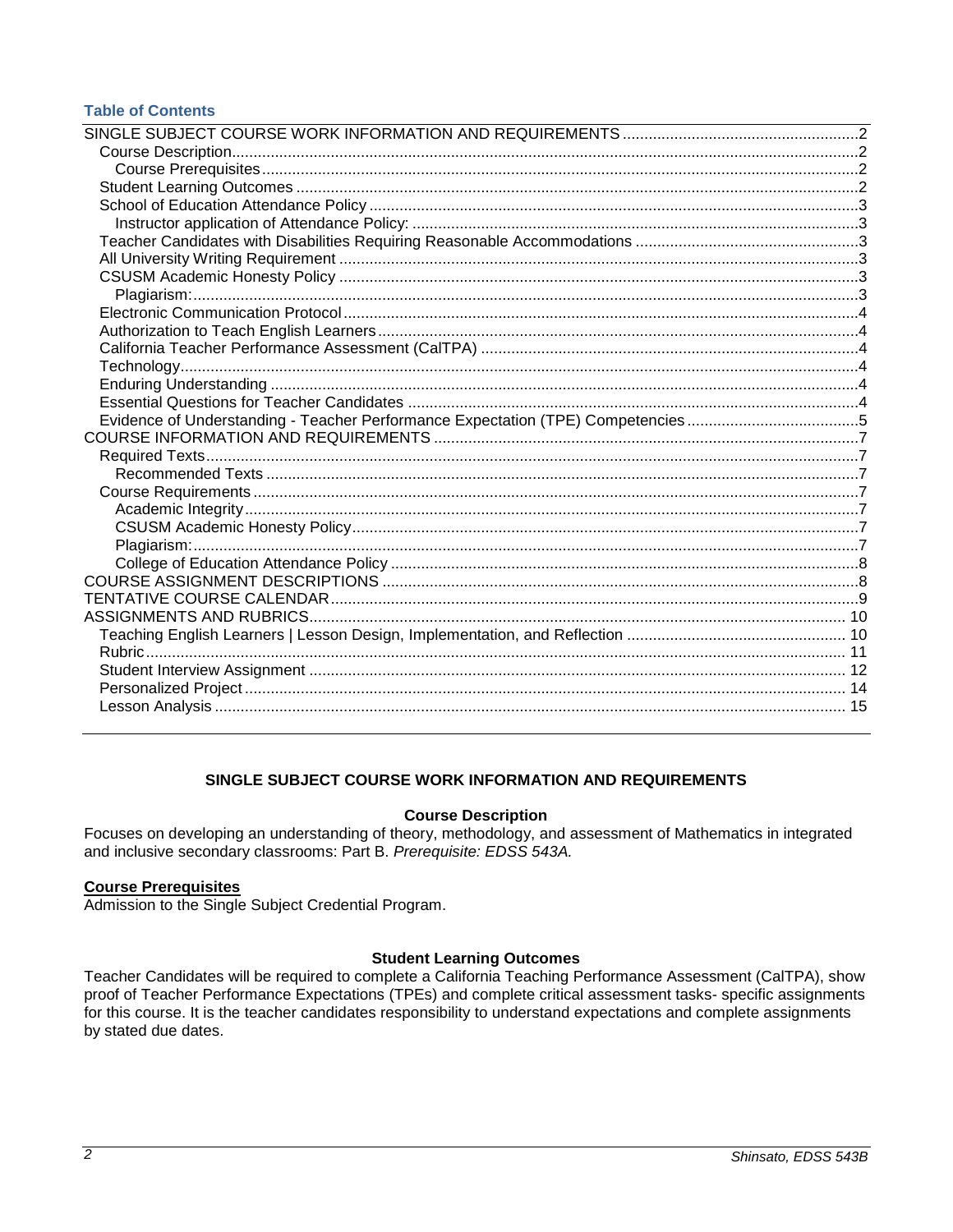## **School of Education Attendance Policy**

Due to the dynamic and interactive nature of courses in the School of Education, all candidates are expected to attend all classes and participate actively. At a minimum, candidates must attend more than 80% of class time, or s/he may not receive a passing grade for the course at the discretion of the instructor. Individual instructors may adopt more stringent attendance requirements. Should the candidate have extenuating circumstances, s/he should contact the instructor as soon as possible. *(Adopted by the COE Governance Community, December, 1997).*

# <span id="page-2-0"></span>**Instructor application of Attendance Policy:**

This course and teaching in general are participatory; therefore, your attendance and participation are important. Students are expected to attend all live sessions during the course and to fully participate in online sessions. Absences and late arrivals/early departures will affect the final grade much as it would affect evaluation in the work place.

- Missing more than one class meeting will result in the reduction of one letter grade.
- Arriving late or leaving early on more than two occasions will result in the reduction of one letter grade.

You are expected to inform the instructor *prior* to an absence.

# **Teacher Candidates with Disabilities Requiring Reasonable Accommodations**

<span id="page-2-1"></span>Teacher candidates with disabilities who require reasonable accommodations must be approved for services by providing appropriate and recent documentation to the Office of Disable Student Services (DSS). This office is located in Craven Hall 4300, and can be contacted by phone at (760) 750-4905, or TTY (760) 750-4909. Candidates authorized by DSS to receive reasonable accommodations should meet with their instructor during office hours or, in order to ensure confidentiality, in a more private setting.

# **All University Writing Requirement**

<span id="page-2-2"></span>The writing requirements for this class will be met as described in the assignments. Every course at the university, including this one must have a writing requirement of at least 2500 words.

# **CSUSM Academic Honesty Policy**

<span id="page-2-3"></span>"Students will be expected to adhere to standards of academic honesty and integrity, as outlined in the Student Academic Honesty Policy. All written work and oral presentation assignments must be original work. All ideas/materials that are borrowed from other sources must have appropriate references to the original sources. Any quoted material should give credit to the source and be punctuated with quotation marks.

Students are responsible for honest completion of their work including examinations. There will be no tolerance for infractions. If you believe there has been an infraction by someone in the class, please bring it to the instructor's attention. The instructor reserves the right to discipline any student for academic dishonesty in accordance with the general rules and regulations of the university. Disciplinary action may include the lowering of grades and/or the assignment of a failing grade for an exam, assignment, or the class as a whole."

Incidents of Academic Dishonesty will be reported to the Dean of Students. Sanctions at the University level may include suspension or expulsion from the University.

## <span id="page-2-4"></span>**Plagiarism:**

<span id="page-2-5"></span>As an educator, it is expected that each candidate will do his/her own work, and contribute equally to group projects and processes. Plagiarism or cheating is unacceptable under any circumstances. If you are in doubt about whether your work is paraphrased or plagiarized see the Plagiarism Prevention for Students website [http://library.csusm.edu/plagiarism/index.html.](http://library.csusm.edu/plagiarism/index.html) If there are questions about academic honesty, please consult the University catalog.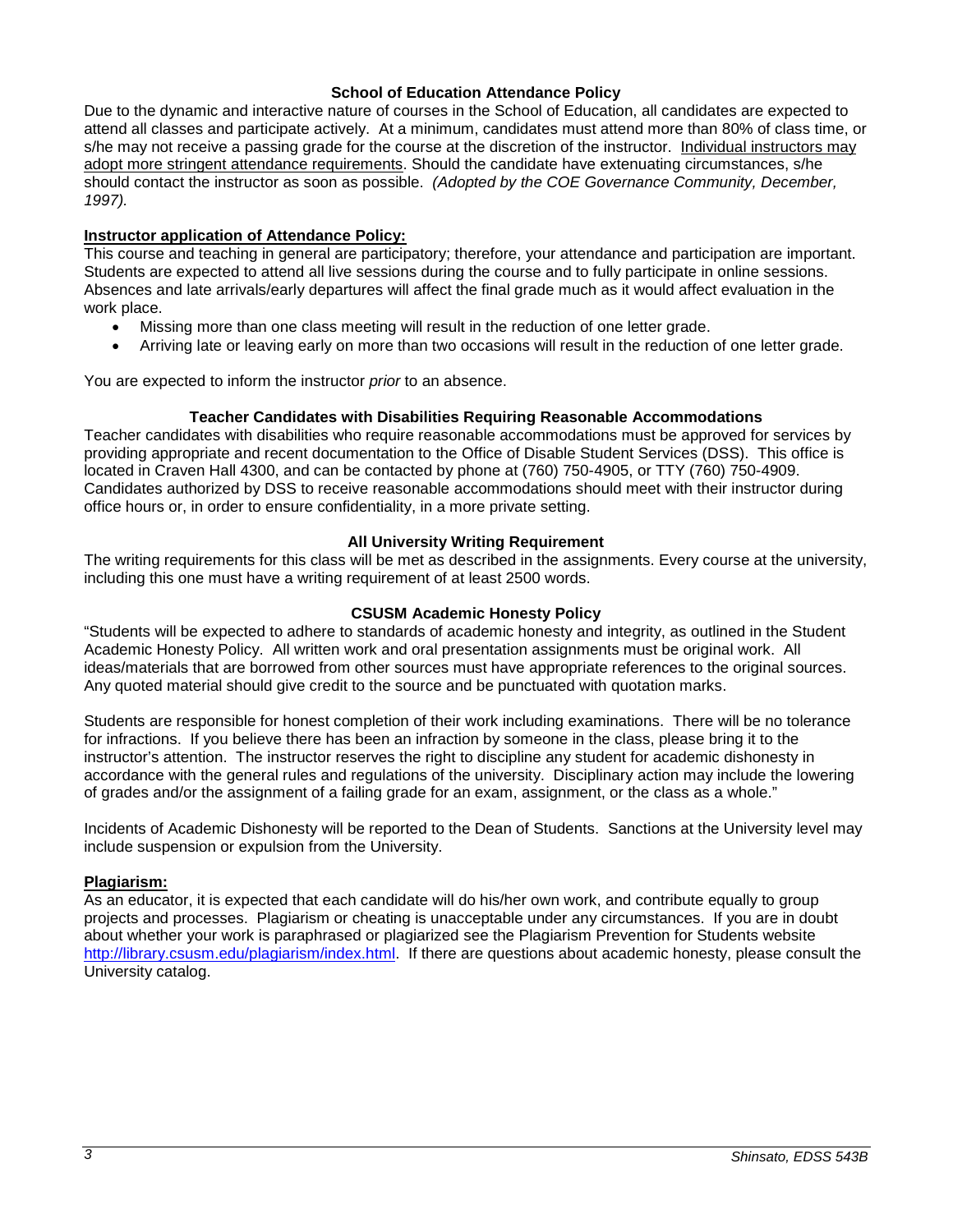## **Electronic Communication Protocol**

Electronic correspondence is a part of your professional interactions. If you need to contact the instructor, e-mail is often the easiest way to do so. It is my intention to respond to all received e-mails in a timely manner. Please be reminded that e-mail and on-line discussions are a very specific form of communication, with their own nuances and etiquette. For instance, electronic messages sent in all upper case (or lower case) letters, major typos, or slang, often communicate more than the sender originally intended. With that said, please be mindful of all e-mail and on-line discussion messages you send to your colleagues, to faculty members in the School of Education, or to persons within the greater educational community. All electronic messages should be crafted with professionalism and care.

Things to consider:

- Would I say in person what this electronic message specifically says?
- How could this message be misconstrued?
- Does this message represent my highest self?
- Am I sending this electronic message to avoid a face-to-face conversation?

In addition, if there is ever a concern with an electronic message sent to you, please talk with the author in person in order to correct any confusion.

## **Authorization to Teach English Learners**

<span id="page-3-0"></span>This credential program has been specifically designed to prepare teachers for the diversity of languages often encountered in California public school classrooms. The authorization to teach English learners is met through the infusion of content and experiences within the credential program, as well as additional coursework. Candidates successfully completing this program receive a credential with authorization to teach English learners. *(Approved by CCTC in SB 2042 Program Standards, August 02)*

# **California Teacher Performance Assessment (CalTPA)**

<span id="page-3-1"></span>Beginning July 1, 2008 all California credential candidates must successfully complete a state-approved system of teacher performance assessment (TPA), to be embedded in the credential program of preparation. At CSUSM this assessment system is called the CalTPA or the TPA for short.

To assist your successful completion of the TPA, a series of informational seminars are offered over the course of the program. TPA related questions and logistical concerns are to be addressed during the seminars. Your attendance to TPA seminars will greatly contribute to your success on the assessment.

Additionally, SoE classes use common pedagogical language, lesson plans (lesson designs), and unit plans (unit designs) in order to support and ensure your success on the TPA and more importantly in your credential program.

The CalTPA Candidate Handbook, TPA seminar schedule, and other TPA support materials can be found on the SoE website:<http://www.csusm.edu/education/CalTPA/ProgramMaterialsTPA.html>

## **Technology**

<span id="page-3-2"></span>This course infuses technology competencies to prepare candidates to use technologies, emphasizing their use in both teaching practice and student learning. Candidates are expected to use technology for their own professional development and practice, as well as be able to strategically place it in the hands of students for their learning and understanding of concepts you teach.

## **Enduring Understanding**

<span id="page-3-3"></span>Teacher candidates understand that effective teaching and student achievement is based upon the practitioner's ability to reflect upon events and individual students as a means to meet student needs and continually grow in the profession.

# **Essential Questions for Teacher Candidates**

- <span id="page-3-4"></span>1. What is my belief system regarding the nature and education of adolescents?
- 2. What does the Current Age require of its citizens and how is this reflected in my teaching?
- 3. How do I reflect upon my own biases and ensure equity in my classroom?
- 4. How do I communicate openly, empathetically, and productively in a variety of situations, including: Socratic seminars, class discussions, presentations, and role-plays?
- <span id="page-3-5"></span>5. How do I present myself as a professional educator?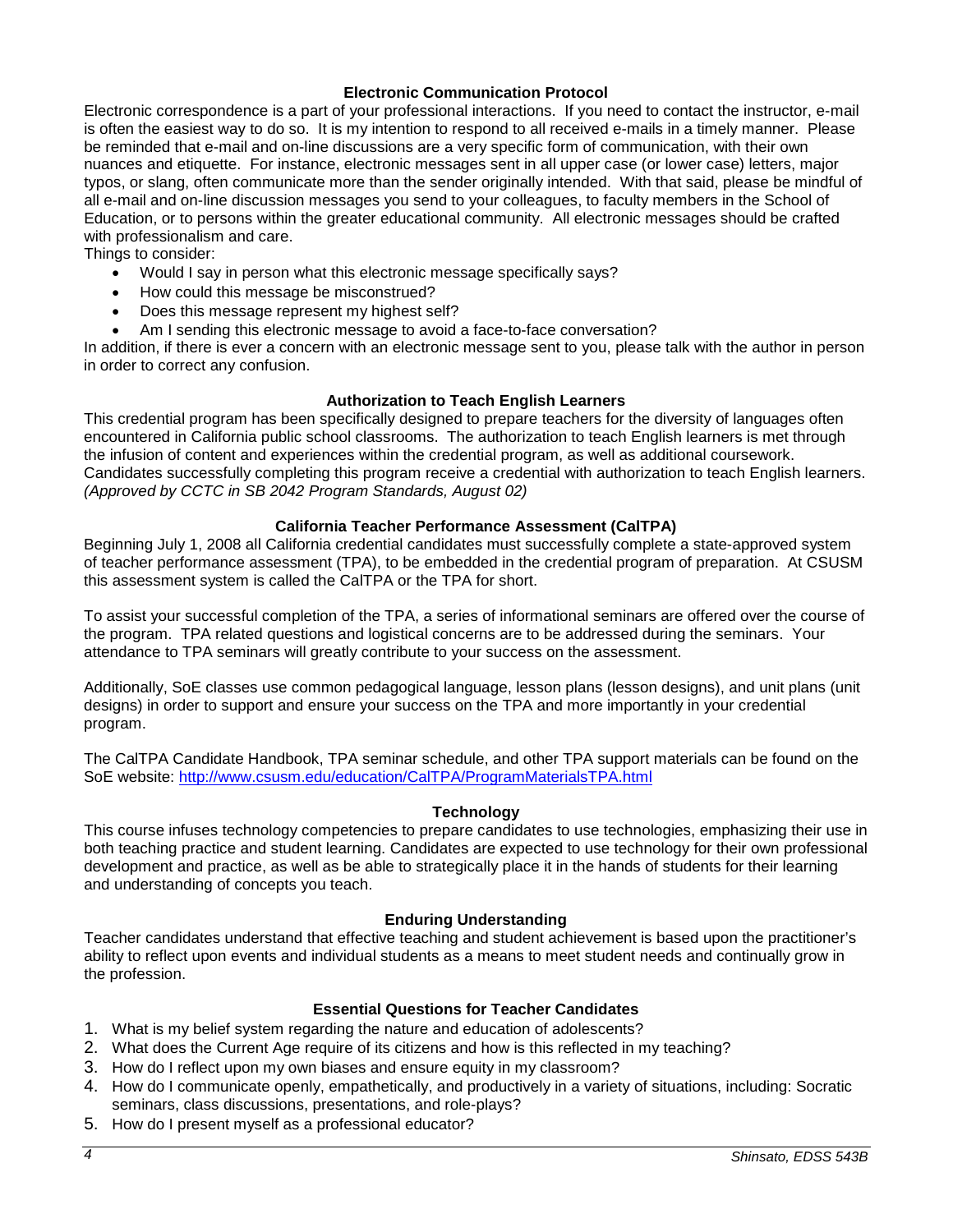# **Evidence of Understanding - Teacher Performance Expectation (TPE) Competencies**

The course objectives, assignments, and assessments have been aligned with the CTC standards for the Single Subject Credential. This course is designed to help teachers seeking a California teaching credential to develop the skills, knowledge, and attitudes necessary to assist schools and districts in implementing effective programs for all students. The successful candidate will be able to merge theory and practice in order to realize a comprehensive and extensive educational program for all students. Failure to meet a minimum level of competence in any of the TPEs by the completion of the program will prevent the acquisition of the Single Subject Credential (A full-text version of the TPE descriptions can be downloaded from the COE webpage: [www.csusm.edu/COE\)](http://www.csusm.edu/COE).

The following Teacher Performance Expectations (TPEs) are addressed in this course and are imbedded in the Teacher Performance Assessments (TPAs).

| <b>TPE</b>                                                                                                         | <b>How assessed</b>                                                     |  |
|--------------------------------------------------------------------------------------------------------------------|-------------------------------------------------------------------------|--|
| TPE 1B - Subject-Specific Pedagogical Skills for<br><b>Single Subject Teaching Assignments</b>                     | ELD Infused Lesson Design and Reflection on Video-<br>taped performance |  |
| Understands and uses the state-adopted academic<br>content standards                                               | Lesson Analysis                                                         |  |
| Develops planning instruction that addresses the<br>standards                                                      | TPA 3 & 4                                                               |  |
| Consistently demonstrates the ability to teach to the<br>standards                                                 |                                                                         |  |
| TPE 2: Monitoring Student Learning During<br><b>Instruction</b>                                                    | ELD Infused Lesson Design and Reflection on Video-<br>taped performance |  |
| Uses progress monitoring during instruction to inform<br>instruction                                               | Lesson Analysis                                                         |  |
| Pace and re-teach content based on assessment<br>evidence                                                          | TPA <sub>4</sub>                                                        |  |
| Anticipate, check for and address common<br>misunderstandings                                                      |                                                                         |  |
| <b>TPE 4: Making Content Accessible</b>                                                                            |                                                                         |  |
| States in every lesson plan the State standards                                                                    | <b>Lesson Analysis</b>                                                  |  |
| Uses activities and materials that support stated<br>objectives                                                    | <b>TPA 3 &amp; 4</b>                                                    |  |
| Uses multiple ways to reinforce the content of the<br>standard                                                     |                                                                         |  |
| Follows a logical, sequence of instruction in the lesson<br>plan                                                   |                                                                         |  |
| <b>TPE 5 - Student Engagement</b>                                                                                  | ELD Infused Lesson Design and Reflection on Video-                      |  |
| Ensures students understand the objective of the<br>lesson                                                         | taped performance                                                       |  |
| Actively involves students with the lesson                                                                         | Lesson Analysis                                                         |  |
| Uses a variety of strategies to involve the students and<br>increase their understanding of the lessons objectives |                                                                         |  |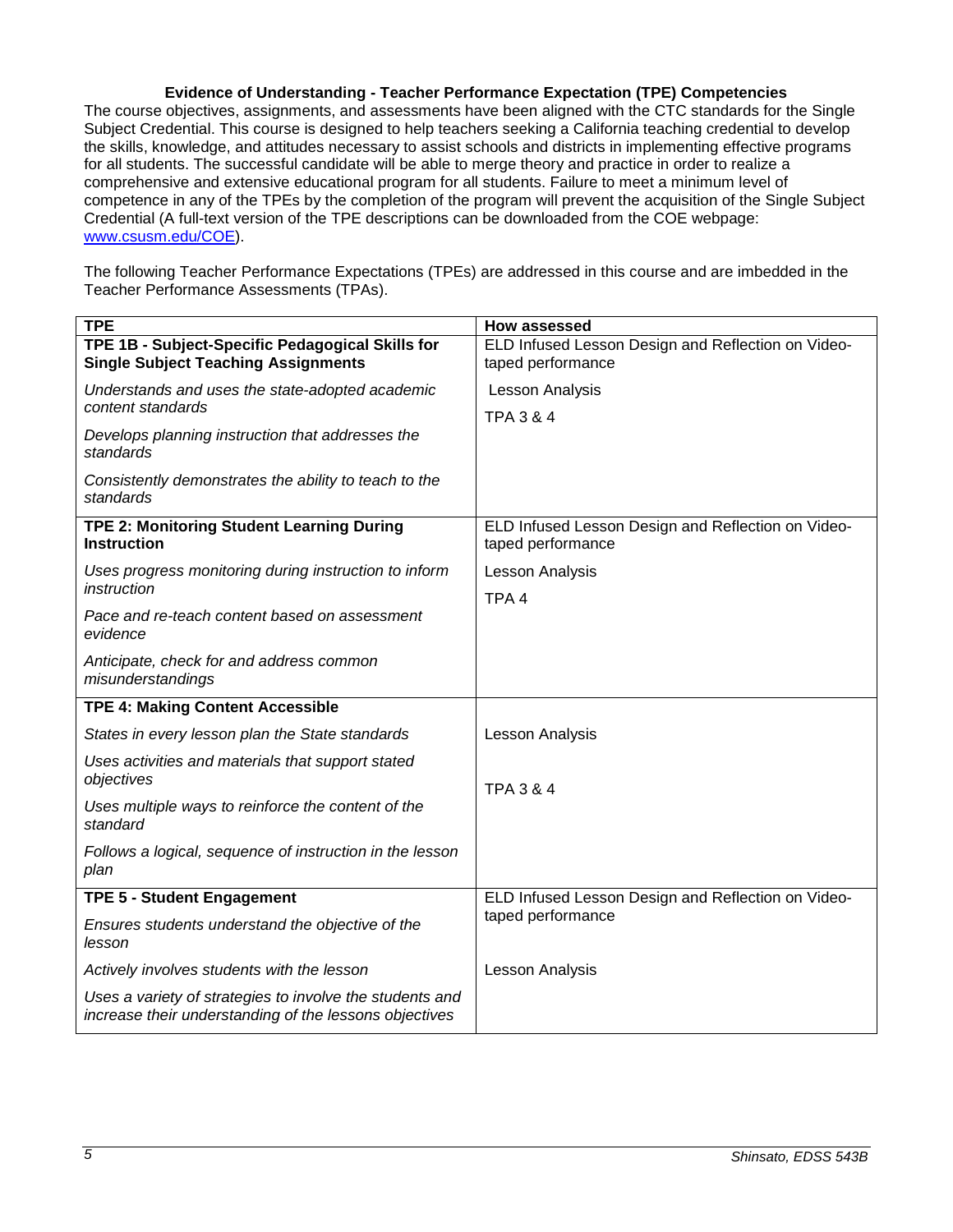<span id="page-5-0"></span>

| TPE 6c - Developmentally Appropriate Practices in                                                                                           | ELD Infused Lesson Design and Reflection on Video-                                         |  |
|---------------------------------------------------------------------------------------------------------------------------------------------|--------------------------------------------------------------------------------------------|--|
| Grades 9-12                                                                                                                                 | taped performance                                                                          |  |
| Understanding important characteristics of the learners                                                                                     |                                                                                            |  |
| Designing instructional activities                                                                                                          | Lesson Analysis                                                                            |  |
| Providing developmentally appropriate educational<br>experiences                                                                            |                                                                                            |  |
| TPE 7 - Teaching English Learners                                                                                                           | ELD Infused Lesson Design and Reflection on Video-                                         |  |
| Applies pedagogy for comprehensive instruction of<br><b>English learners</b>                                                                | taped performance                                                                          |  |
| Knows and can apply instruction for English Language<br>development                                                                         | <b>TPA 3 &amp; 4</b>                                                                       |  |
| Draws upon information about students'<br>backgrounds to build new knowledge                                                                |                                                                                            |  |
| TPE 8 - Learning about Students                                                                                                             |                                                                                            |  |
| Using formal and informal methods, they assess<br>students' prior mastery of academic language abilities,<br>content knowledge, and skills. |                                                                                            |  |
| Through interpersonal interactions, they learn about<br>students' abilities, ideas, interests and aspirations.                              |                                                                                            |  |
| They understand how multiple factors, including gender<br>and health, can influence students' behavior.                                     |                                                                                            |  |
|                                                                                                                                             | <b>Student Interview</b>                                                                   |  |
| <b>TPE 9 - Instructional Planning</b>                                                                                                       | ELD Infused Lesson Design and Reflection on Video-                                         |  |
| Establishing academic learning goals                                                                                                        | taped performance                                                                          |  |
| Connecting academic content to the students<br>backgrounds, needs, and abilities                                                            | Lesson Analysis                                                                            |  |
| Selecting strategies/activities/materials/resources                                                                                         |                                                                                            |  |
| <b>TPE 10 - Instructional Time</b>                                                                                                          | ELD Infused Lesson Design and Reflection on Video-<br>taped performance<br>Lesson Analysis |  |
| Appropriately allocates instructional time to maximize<br>student achievement                                                               |                                                                                            |  |
| Effectively and efficiently maximizes instructional time<br>through management based on reflection and<br>consultation                      | TPA <sub>4</sub>                                                                           |  |
| Adjusts the use of instruction time to optimize<br>learning opportunities                                                                   |                                                                                            |  |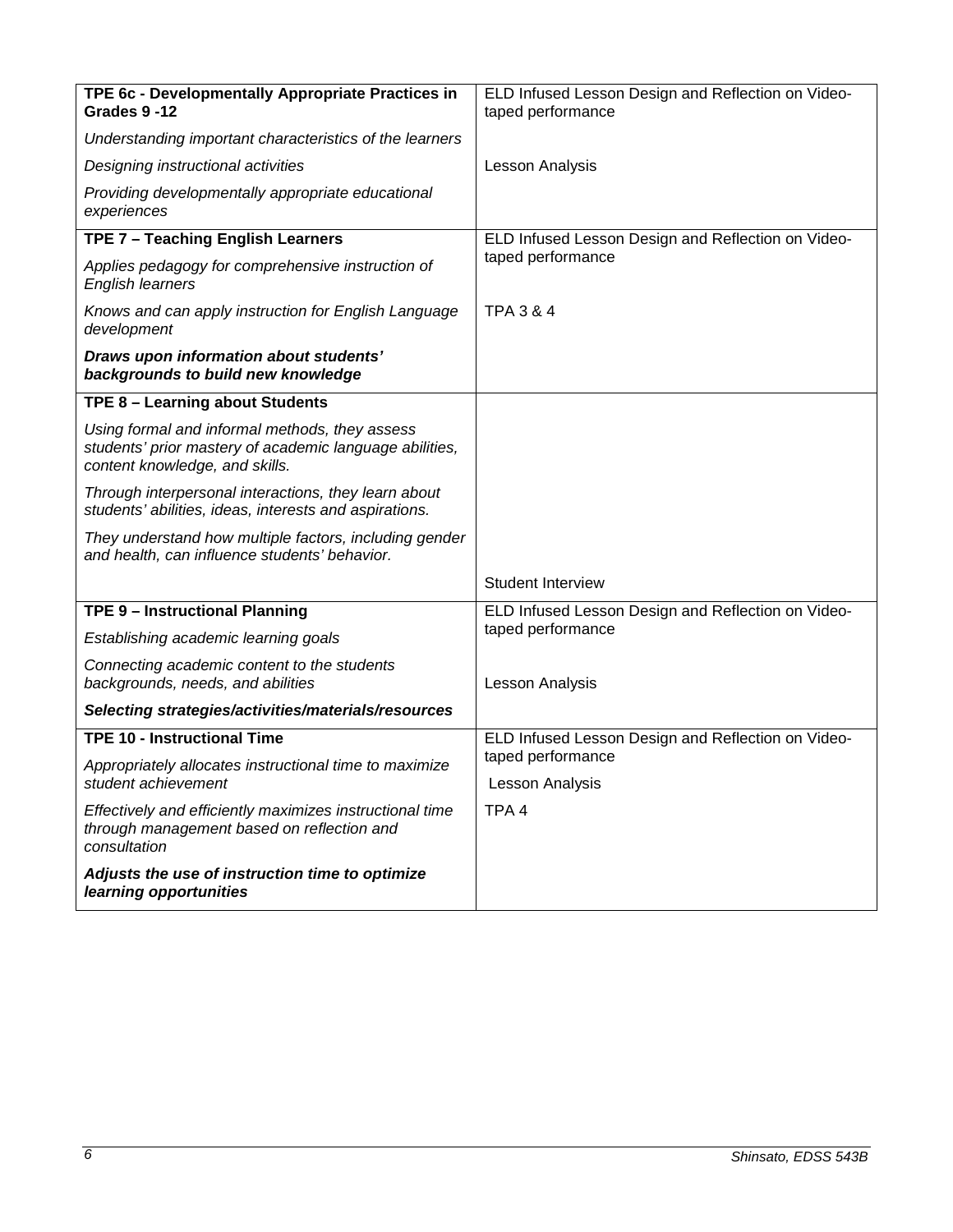#### **COURSE INFORMATION AND REQUIREMENTS**

#### **Required Texts**

- <span id="page-6-0"></span>Abbot, E (1884). Flatland: A romance of many dimensions. Public Domain (This book can be downloaded for free on the Kindle)
- Driscoll, M. J. (2007). *Fostering geometric thinking: A guide for teachers, grades 5-10*. Portsmouth, N.H.: Heinemann.

\*\*\*Several other readings are required and will be made available for download.

#### <span id="page-6-1"></span>**Recommended Texts**

- Boaler, J. (2008). *What's math got to do with it?: Helping children learn to love their most hated subject—and why it's important for America*. New York: Viking.
- Carr, J., Carroll, C., Cremer, S., Gale, M., Lagunoff, R., Sexton, U. (2009). *Making mathematics accessible to English learners*. San Francisco: WestEd.
- Cohen, E. G. (1994). *Designing groupwork: Strategies for the heterogeneous classroom*. New York: Teachers College Press. [purchased for fall 2010]

<span id="page-6-2"></span>Smith, M. S., Stein, M. K. (2011). *5 practices for orchestrating productive mathematics discussions*. Reston, VA: NCTM.

## **Course Requirements**

## <span id="page-6-3"></span>**Academic Integrity**

Teacher candidates must come to class having done close reading of the required texts in preparation for class or Socratic seminar-style discussions, submit required assignments, and participate in class activities, including facilitation of and feedback to colleagues, role plays, and small group tasks. Teacher education is a professional preparation program. Teacher candidates will be expected to adhere to standards of dependability, academic honesty and integrity, confidentiality, and writing achievement. Because it is important for teachers to be able to effectively communicate their ideas to students, colleagues, parents, and administrators, writing that is original, clear and error-free is a priority in the College of Education. **Late work will not be accepted. If there are extenuating circumstances, the instructor may accept late work; however, it will not receive full credit.**

## <span id="page-6-4"></span>**CSUSM Academic Honesty Policy**

"Students (Teacher Candidates) will be expected to adhere to standards of academic honesty and integrity, as outlined in the Student Academic Honesty Policy. All written work and oral assignments must be original work. All ideas/materials that are borrowed from other sources must have appropriate references to the original sources. Any quoted material should give credit to the source and be punctuated with quotation marks.

Teacher candidates are responsible for honest completion of their work including examinations. There will be no tolerance for infractions. If you believe there has been an infraction by someone in the class, please bring it to the instructor's attention. The instructor reserves the right to discipline any student for academic dishonesty in accordance with the general rules and regulations of the university. Disciplinary action may include the lowering of grades and/or the assignment of a failing grade for an exam, assignment, or the class as a whole."

Incidents of Academic Dishonesty will be reported to the Dean of Students. Sanctions at the University level may include suspension or expulsion from the University.

## <span id="page-6-5"></span>**Plagiarism:**

<span id="page-6-6"></span>As an educator, it is expected that each candidate will do his/her own work, and contribute equally to group projects and processes. Plagiarism or cheating is unacceptable under any circumstances. If you are in doubt about whether your work is paraphrased or plagiarized see the Plagiarism Prevention for Students website [http://library.csusm.edu/plagiarism/index.html.](http://library.csusm.edu/plagiarism/index.html) If there are questions about academic honesty, please consult the University catalog.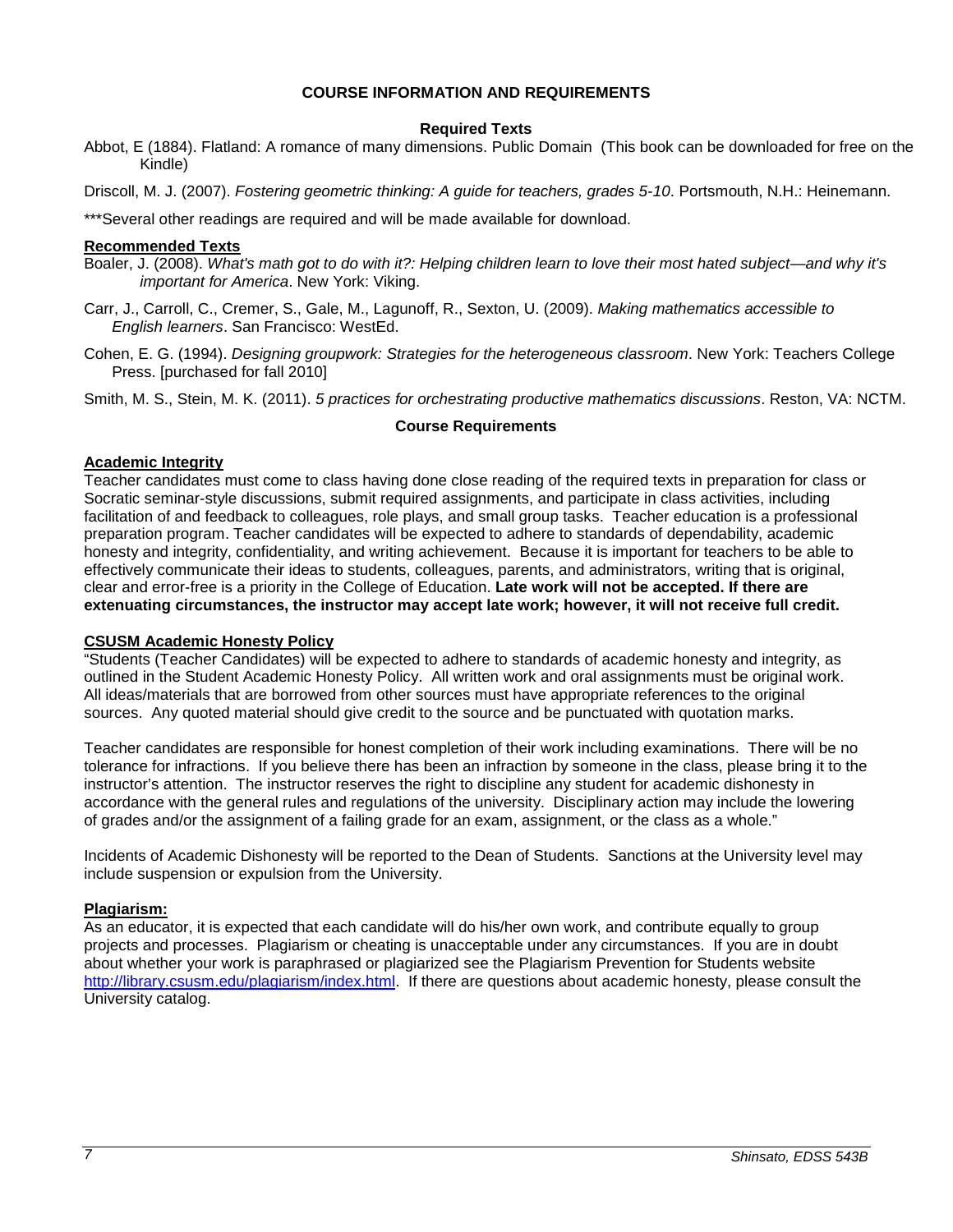# **College of Education Attendance Policy**

**Due to the dynamic and interactive nature of courses in the College of Education, all teacher candidates are expected to attend all classes and participate actively. At a minimum, teacher candidates must attend more than 80% of class time, or s/he may not receive a passing grade for the course at the discretion of the instructor. Individual instructors may adopt more stringent attendance requirements. Should the teacher candidate have extenuating circumstances, s/he should contact the instructor as soon as possible. (Adopted by the COE Governance Community, December, 1997) Your attendance at each session is critical to your success in the course. If extenuating circumstances occur, the teacher candidate should contact the instructor as soon as possible to make appropriate arrangements. Notification of absences does not automatically excuse a teacher candidate from class.** 

# **COURSE ASSIGNMENT DESCRIPTIONS**

<span id="page-7-0"></span>*1. ELD infused lesson design with reflection on video-taped performance* (25%) - In this assignment, you will design a content lesson that is based on a Common core state standard and is differentiated for English Learners so as to ensure that your English Learner students have access to the core curriculum. You will implement the lesson, film yourself, and reflect upon your teaching. You will need to obtain permission from each student for the filming. Use the permission forms for TPA 4.

*2. Student Interview (25%)* – Students will design prompts and/or a task in order to conduct a clinical interview with a grades 6-10 student. This interview protocol will be designed to inquire into the student's geometric ways of thinking. The purposes of this activity are to begin thinking about students' mathematical understanding, to learn how to effectively pose questions and interpret the meaning of students' answers, and to interact with students about mathematics.

*3. Personalized Project (25%)* – This assignment is designed to empower you as a teacher. Each site has its individual strengths and challenges. Others may impose what they believe you need but ultimately you are the one guiding 180 or more students throughout the year. In this assignment you will find one area that is a challenge and come up with a plan to work towards making things better.

<span id="page-7-1"></span>*4*. *Lesson Analysis (25%)* – You will develop a lesson based on Complex Instruction in a traditional geometry class at Rancho Buena Vista High Scholl (RBV). In this lesson you will have the opportunity to address the needs of ELL and Special Ed students in a cooperative learning environment. In teams, you will co-plan with me at RBV to make use of the resources and learn about the students. Part one will be an observation of my class with the intent to learn as much as you can about the students, part two will be a planning session with me (done after the observations), part three will be the delivery of the lesson and part four will be a reflection on revisions and implications. Plan on missing two days at your site, please inform your cooperating teacher ASAP.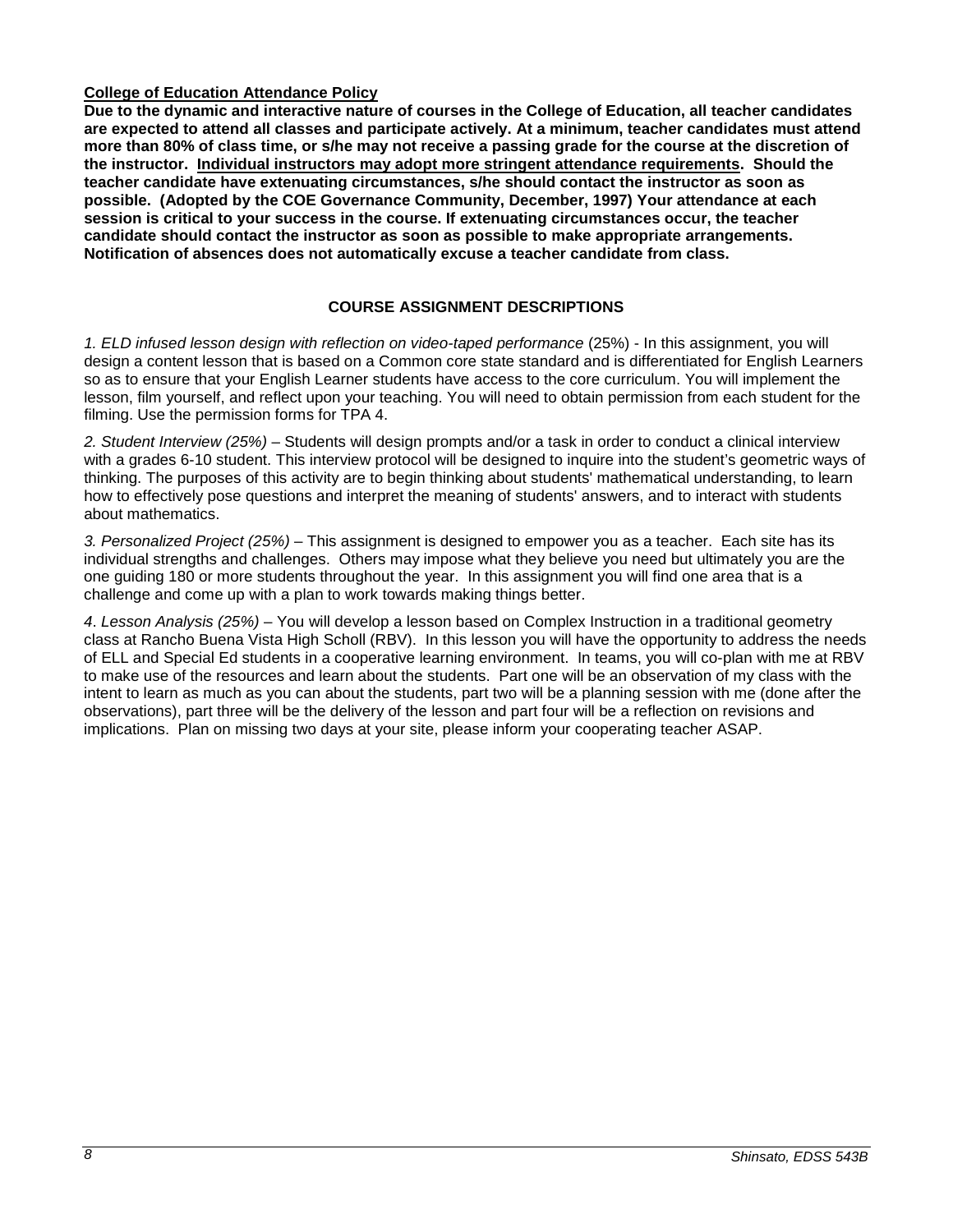# **TENTATIVE COURSE CALENDAR**

| Date                               | Topic*                                                                                                    | <b>Assignment to be completed</b><br><b>BEFORE Class Session</b> |
|------------------------------------|-----------------------------------------------------------------------------------------------------------|------------------------------------------------------------------|
| Session 1<br>1/23<br>4:30-7:00     | Course Introduction: Where we are and where we want to go,<br>Complex Instruction and Geometric Thinking. | Preview Flatland, pp. iii-40                                     |
| Session 2/3<br>2/22<br>$9:00-3:00$ | Complex Instruction, rich problems, ELL and technology.                                                   | Personalized project topics                                      |
| Session 4<br>2/27<br>4:00-7:00     | Fostering Geometric Thinking and Complex Instruction                                                      | Read F.G.T. - Driscoll, chs. 1-2                                 |
| Session 5<br>3/6<br>4:00-7:00      | <b>Complex Instruction</b>                                                                                | 1. ELD lesson<br>Read F.G.T. - Driscoll, ch. 3                   |
| Session 6<br>3/13<br>4:00-7:00     | Complex Instruction                                                                                       | Read F.G.T. - Driscoll, ch. 4-5                                  |
| Session 7<br>3/20<br>4:00-7:00     | Where we are and where we want to go. Interview share out<br>and personalized projects.                   | 2. Interview                                                     |
| Session 8<br>3-31 to 4-11          | Observe and collaborate as a lesson team with me                                                          |                                                                  |
| Session 9<br>3-31 to 4-11          | Implementation of lesson plan at RBV                                                                      |                                                                  |
| Session 10<br>4/24<br>4:00-7:00    | Reflections on Student Teaching & Mathematics Education<br>Mock interview with various department chairs. | 3. Personalized Project<br>4. Lesson Analysis                    |

*\*The above is a tentative schedule of assignments. Based on the issues that arise during the course, additional readings and resources will be provided.*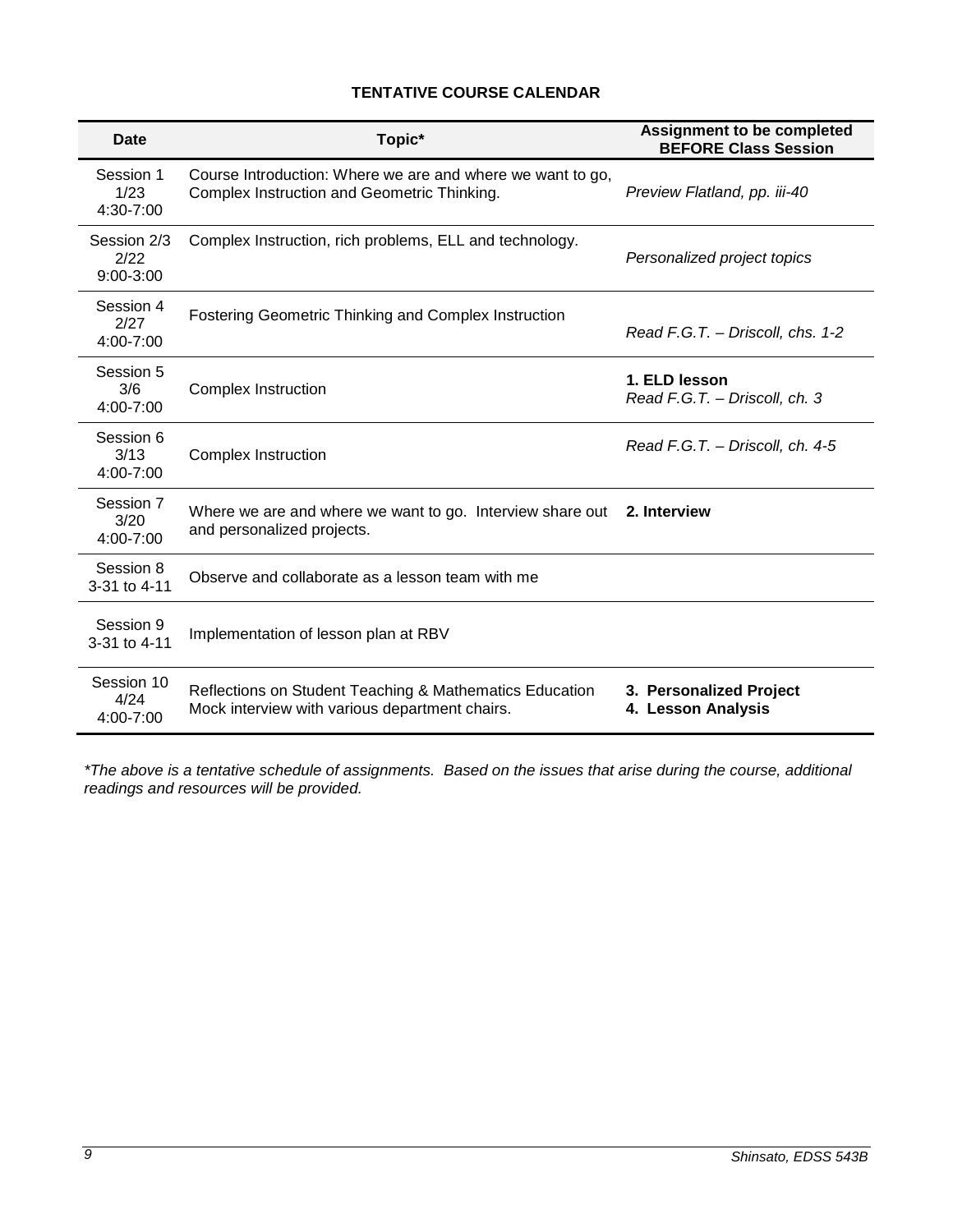# **ASSIGNMENTS AND RUBRICS**

# **Teaching English Learners | Lesson Design, Implementation, and Reflection**

<span id="page-9-1"></span><span id="page-9-0"></span>In this assignment, you will design a content lesson that is based on a Common core standard and is differentiated for English Learners so as to ensure that your English Learner students have access to the core curriculum. You will implement the lesson, film yourself, and reflect upon your teaching. You will need to obtain permission from each student for the filming. Use the permission forms for TPA 4.

The following information should be included in your write-up.

Design the Lesson

- Information about your whole class, including linguistic background, content and academic language abilities, cultural considerations, and interests. You will likely have some of this information from your student survey.
- Physical, social, and emotional factors that influence the instruction of adolescents and how you use this knowledge to inform your teaching, especially in this particular class.
- Briefly describe the lesson, including content standards, an ELD standard, where the lesson fits into a unit or sequence of instruction, formative and summative assessment. (attach the actual lesson plan as an appendix).
- Describe the adaptations you have made to the lesson to ensure that your English Learners, at their particular levels, can access the curriculum, build academic language skills, and reach the learning goals you have identified for this lesson.
- Describe the assessment based on the content and ELD standards stated

Analyze the lesson after viewing

- Overall, what worked, what did not work, what would you modify the next time you teach the lesson.
- To what extent did the whole class achieve the learning goals?
- Overall, how well did the lesson connect with student backgrounds and interests?
- What will you do for students who did not achieve the learning goals?
- With regard to your English Learners, how well did the lesson work? not work?
- To what extent did the student achieve the content learning goals and the development of English?

Reflect on the lesson

- Given your analysis of this lesson and the student learning, how will you use this information to guide your planning for future lessons?
- What have you learned about the need for making adaptions for English Learners as you plan for differentiated instruction? Cite specific information about the students, your plan for instruction, and the analysis of the lesson to explain your answer.
- What are your professional development goals for continued progress and learning with regard to planning and differentiating instruction for English Learners?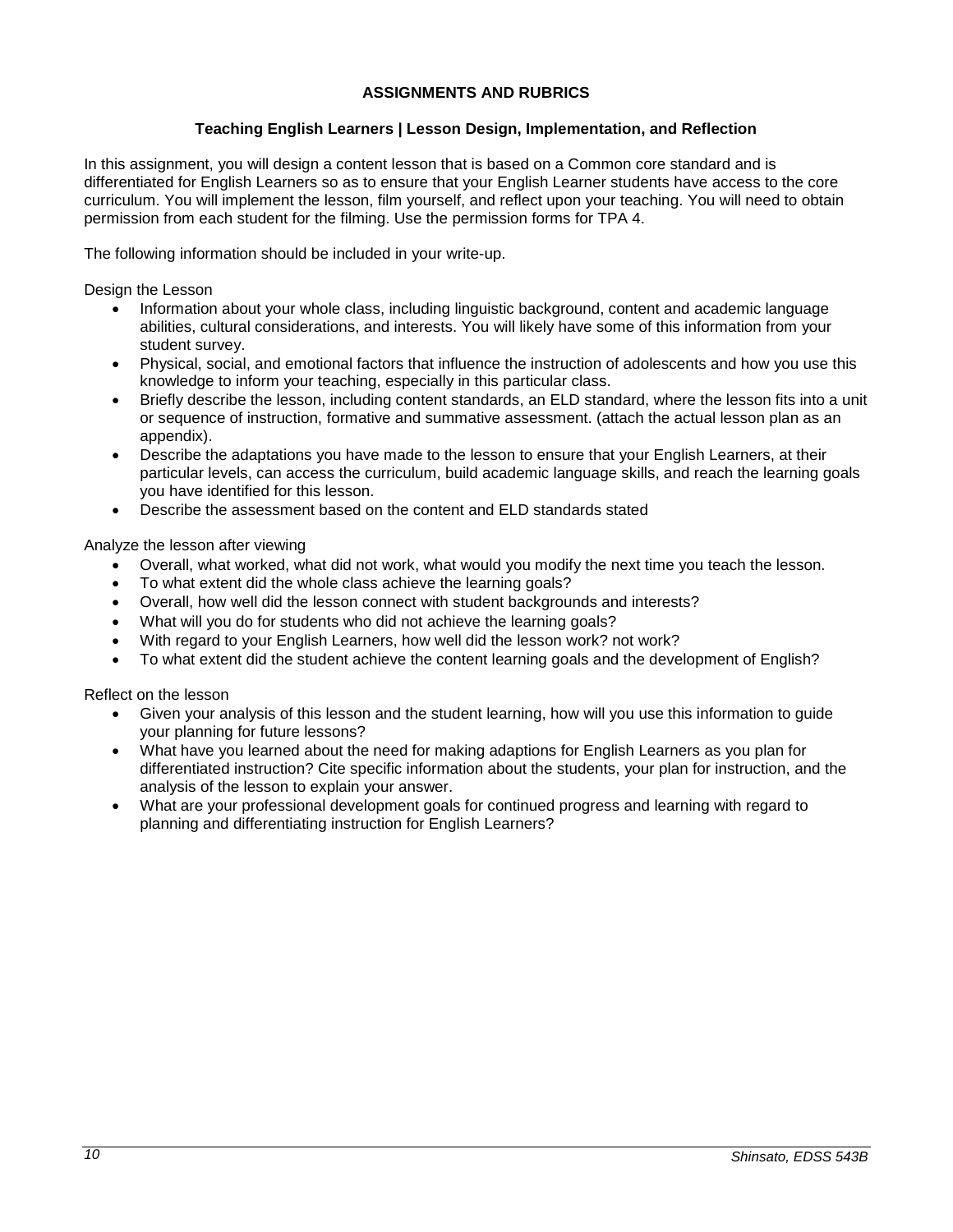# **Rubric Teaching English Learners | Lesson Design, Implementation, and Reflection**

<span id="page-10-0"></span>Name\_\_\_\_\_\_\_\_\_\_\_\_\_\_\_\_\_\_\_\_\_\_\_\_\_\_\_\_\_\_\_\_\_\_\_\_\_\_Reviewer\_\_\_\_\_\_\_\_\_\_\_\_\_\_\_\_\_\_\_\_\_\_\_\_\_\_\_\_\_\_\_\_\_ All assignment criteria and guide questions should be addressed.

| Criteria                                                           | Appropriate, | Minimal,      | Inappropriate, |
|--------------------------------------------------------------------|--------------|---------------|----------------|
|                                                                    | relevant,    | limited,      | irrelevant,    |
|                                                                    | accurate,    | inconsistent, | missing,       |
|                                                                    | clear,       | ambiguous,    | unconnected    |
|                                                                    | connected    | weakly        |                |
|                                                                    | across the   | connected     |                |
|                                                                    | reflection   |               |                |
| Information about your whole class, including linguistic           |              |               |                |
| background, content and academic language abilities, cultural      |              |               |                |
| considerations, and interests.                                     |              |               |                |
| Physical, social, and emotional factors that influence the         |              |               |                |
| instruction of adolescents and how you use this knowledge to       |              |               |                |
| inform your teaching, especially in this particular class.         |              |               |                |
| Description of the lesson, including content standards, an ELD     |              |               |                |
| standard, where the lesson fits into a unit or sequence of         |              |               |                |
| instruction, formative and summative assessment.                   |              |               |                |
| Description of the assessment based on the content and ELD         |              |               |                |
| standards stated.                                                  |              |               |                |
| Analysis includes what worked, what did not work, and              |              |               |                |
| modifications you would make the next time you teach the           |              |               |                |
| lesson.                                                            |              |               |                |
| Analysis includes the extent to which the whole class achieved     |              |               |                |
| the learning goals.                                                |              |               |                |
| Analysis includes information regarding how the lesson             |              |               |                |
| connected with student backgrounds and interests.                  |              |               |                |
| Analysis includes what will you do for students who did not        |              |               |                |
| achieve the learning goals.                                        |              |               |                |
| Analysis includes the extent to which the lesson worked for your   |              |               |                |
| English Learners.                                                  |              |               |                |
| Analysis includes the extent to which your target English          |              |               |                |
| Learner achieved the content learning goals and progressed in      |              |               |                |
| the development of English.                                        |              |               |                |
| Reflection includes how you will use the information from this     |              |               |                |
| analysis to guide your planning for future lessons.                |              |               |                |
| Reflection includes what you have learned about the need for       |              |               |                |
| making adaptions for English Learners as you plan for              |              |               |                |
| differentiated instruction. Specific information about the         |              |               |                |
| students, plan for instruction, and analysis are cited as evidence |              |               |                |
| and to explain.                                                    |              |               |                |
| Professional development goals for continued progress and          |              |               |                |
| learning with regard to planning and differentiating instruction   |              |               |                |
| for English Learners are included.                                 |              |               |                |
| Commonout                                                          |              |               |                |

Comments: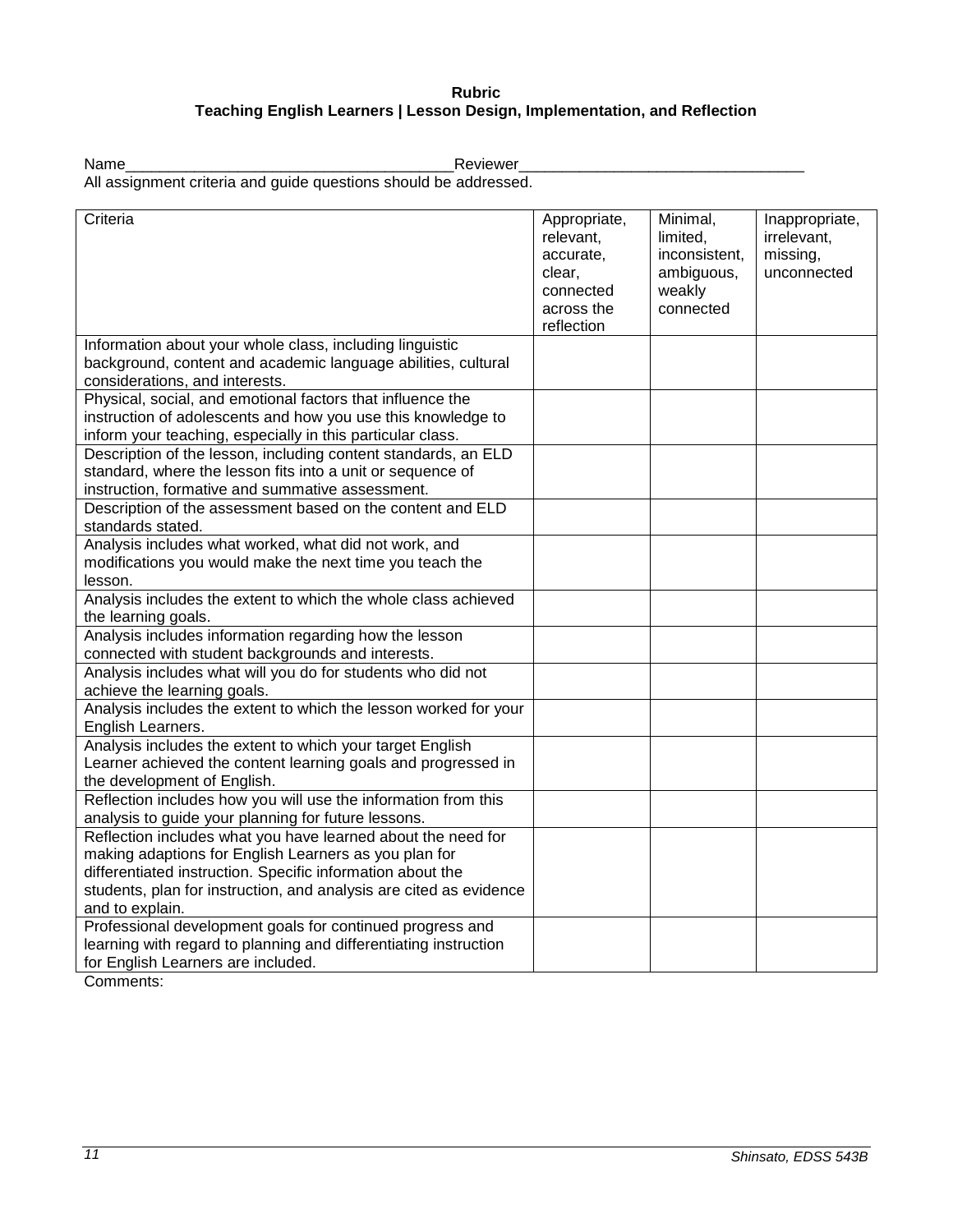# **Student Interview Assignment**

<span id="page-11-0"></span>*Task:* In a one-on-one setting you will conduct an interview with a student from grades 6-11. Instructions are attached below. This interview protocol is designed to inquire into the student's geometric ways of thinking.

*Purpose:* Most concisely, to *learn to listen* for a child's ways of thinking mathematically and of knowing mathematically. Jo Boaler just said in a workshop in Vista, "assessment should only be used to inform student learning, not for evaluative judgment."

The student interview is designed to provide you with opportunities to focus on and build a model of a single child's thinking about mathematics. The purposes of this activity are to begin thinking about students' mathematical understanding, interpret the meaning of students' answers, and to provide you with an opportunity to interact with students about mathematics. It will also help you to improve your use of inquiry for assessment purposes and to better understand secondary level students with different understandings.

# *Prior to the interview:*

- Identify a (one) student. Although there are many good reasons to select a student from within a classroom you may be teaching, *any* student (grades 6-11) could make for a productive experience. One that you have found to be verbally expressive may be best. Arrange with the student and his/her teacher to interview this one child for 20-30 minutes in a quiet place outside the classroom.
- Consider what clarifying prompts you may have to give to the student during the interview.

# *During the interview:*

Work with the child in a setting removed from the classroom environment. Begin the interview by informing the child that you will be giving her/him a series of math problems to solve and that you are interested in his/her thinking process and in the strategies s/he uses to solve these problems. Inform the child that s/he can solve the problems in any way s/he wants. Please remind the child that the interview is voluntary and that s/he can end the interview at any time (if a student does cut the interview very short, then please find another willing student). Do everything you can to help make the child comfortable.

Orally provide the child with your task and provide her/him with sufficient time to complete each problem. You will be challenged to establish comfort, for both you and the student, to think quietly for the extended period of time necessary for the child to meaningfully engage in the task. You may also want to prepare a written copy of each problem, in case you find the child prefers this way of interpreting the task.

*Note the questions you ask and the child's responses*. It may be necessary to ask the child to wait while you are writing—it is OK to ask the child to wait. *You should not tape-record/video-tape the interview*.

During the interview, be sure to consider the following:

- The best thing you can be is genuinely curious. Remember the point of the interview is to discover how the child thinks—*NOT* to guide the child to the correct answer (try to fight the urge to be "teacher").
- Although you may prepare a script to help guide your interview, I encourage you to not feel limited to your script. Allow your interaction to explore a student's idea, to learn more about the child's insights into a question, their disposition toward exploration, what may constrain what they are able to do, and to practice your own interaction with children.
- Do respect the suggested and arranged time limit.
- Be careful to respond similarly to all responses, whether you may consider it to be a "correct" or "incorrect" answer. Be curious about all solution strategies; how is this student thinking? what question may they be asking?—is it the one you first assumed they were asking? what question may they be answering?—is it the one you first assumed you asked?
- This is not a teaching episode; it is an interview.
- Your primary role is to listen (Davis, 1997). Make sure you allow enough *wait time*—many children need time to think before speaking and/or answering.
- Make sure the child feels comfortable during the entire interview. If the child clearly cannot answer a problem, you may need to probe to help develop connections the child may have to similar mathematical experiences. Two useful questions: *tell me what you do know about the problem*, and *tell me about a similar problem you've worked on before*. If you feel that the child is really struggling and frustrated, you may want to end the interview or give the child a problem you are fairly certain s/he can solve and then end the interview. It is worthwhile to come with this sort of simpler problem, as well as an extension to the task you intend to ask for those who respond quickly. If you cut an interview short for any reason, be sure to discuss in your write-up.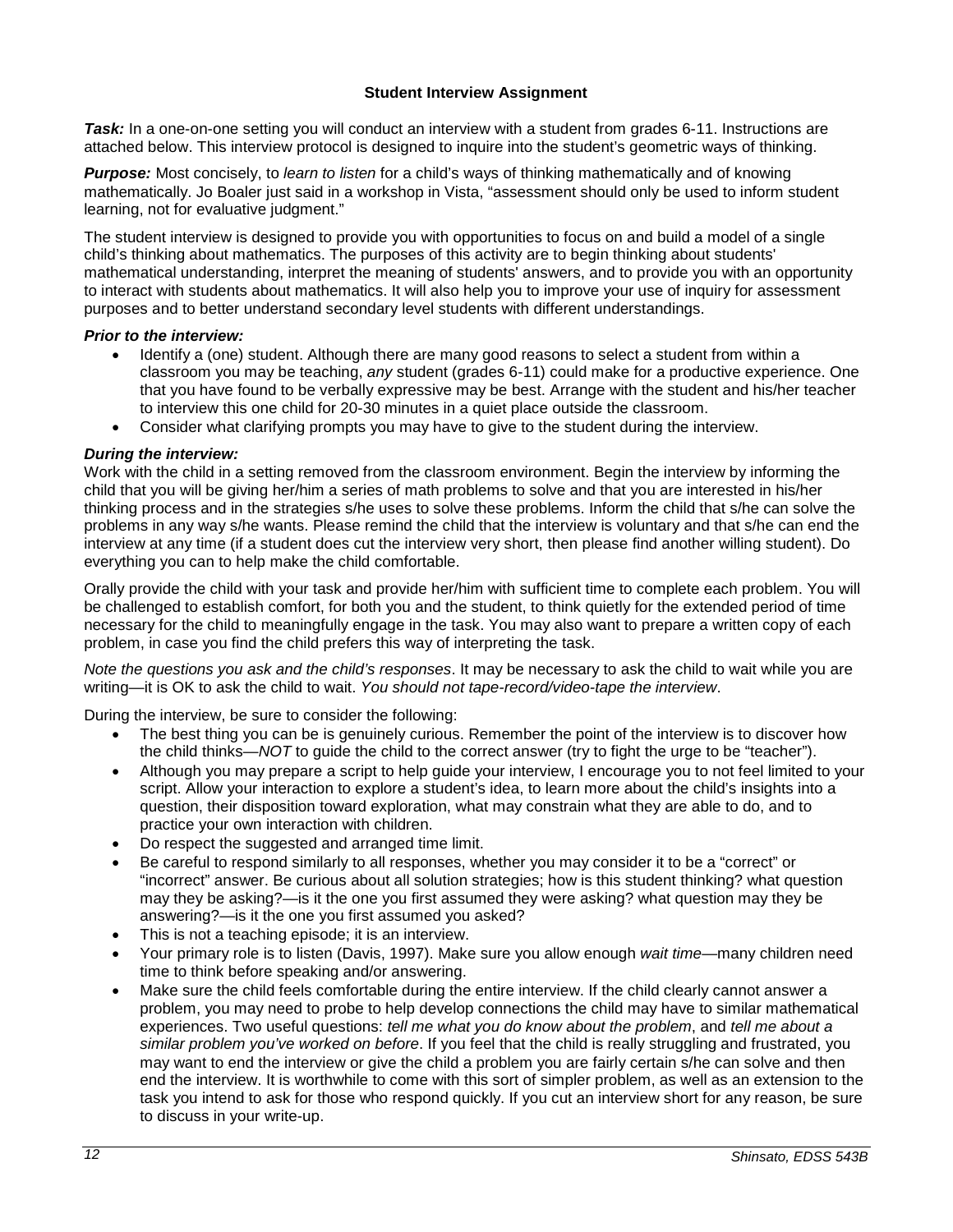# *After the Interview:*

Write a three to four-page (double-spaced) reflection that includes a brief discussion on each of the following points:

- What *specifically* did you learn about this child's mathematical understanding? Here you will want to make some claims about the mathematics your student understands or doesn't understand. I intend for this portion to emphasize what the child *CAN* do, and what might be a worthwhile next instructional focus, rather than what the child *cannot* do.
- Suggest some specific ideas for instruction based on what you have observed about the students understanding and methods of approaching the problems.
- Discuss what types of geometric thinking you observed the student use.
- Share some thoughts on your role as a listener in this activity, and as you consider your profession as a mathematics teacher.
- Attach any recorded work generated by the student without the student's "actual" name listed.

*Grading:* Specifically, I expect a well-written paper (3-4 pages, double-spaced) that clearly and specifically expresses what you learned about: (a) the child's mathematical understanding, (b) the experience of observing mathematical thinking.

*Due:* **March 20, 2014** Be prepared to share with the class.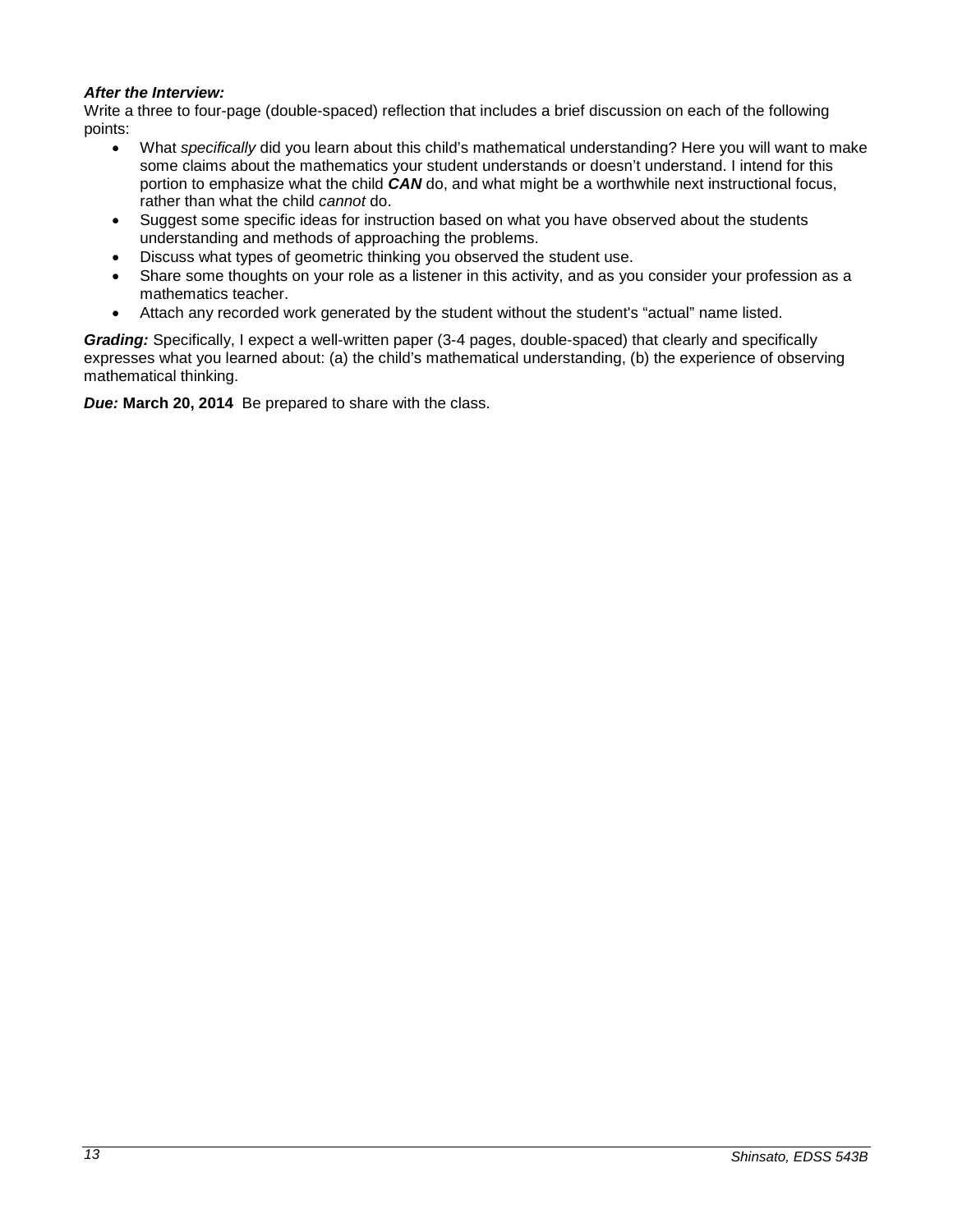# <span id="page-13-0"></span>**Personalized Project**

*Task:* Identify an aspect of your practice that you would like to improve upon. Research possible solutions and create a measurable action plan. Implement your plan, collect data and reflect.

**Purpose:** Each site poses its own challenges. There is an abundance of research that addresses how students learn and what you should do as an educator in various situations. Teaching is complex in that there are a variety of variables that define success. You will be exposed to many professional developments throughout your career however, knowing is different than doing. This is your opportunity to focus on one aspect of your practice and making a difference in something you believe is a crucial aspect of your teaching. We cannot be simply lifelong learners but rather lifelong doers.

*Details:* Identify an aspect of your practice that you would like to improve or change. Investigate the existing research and come up with a plan.

*Report:* The report should be 2-3 pages with evidence supporting the progress toward your goal. This might include student work, pictures or data.

*Grading:* Worth 25 points, awarded for completion of the specifics of the task, and the quality of the response. A grade of *B* will be awarded for completing the task; an *A* for doing so exceptionally well, and a *C* for partial completion.

*Due:* **April 24, 2014.** Be prepared to share with the class.